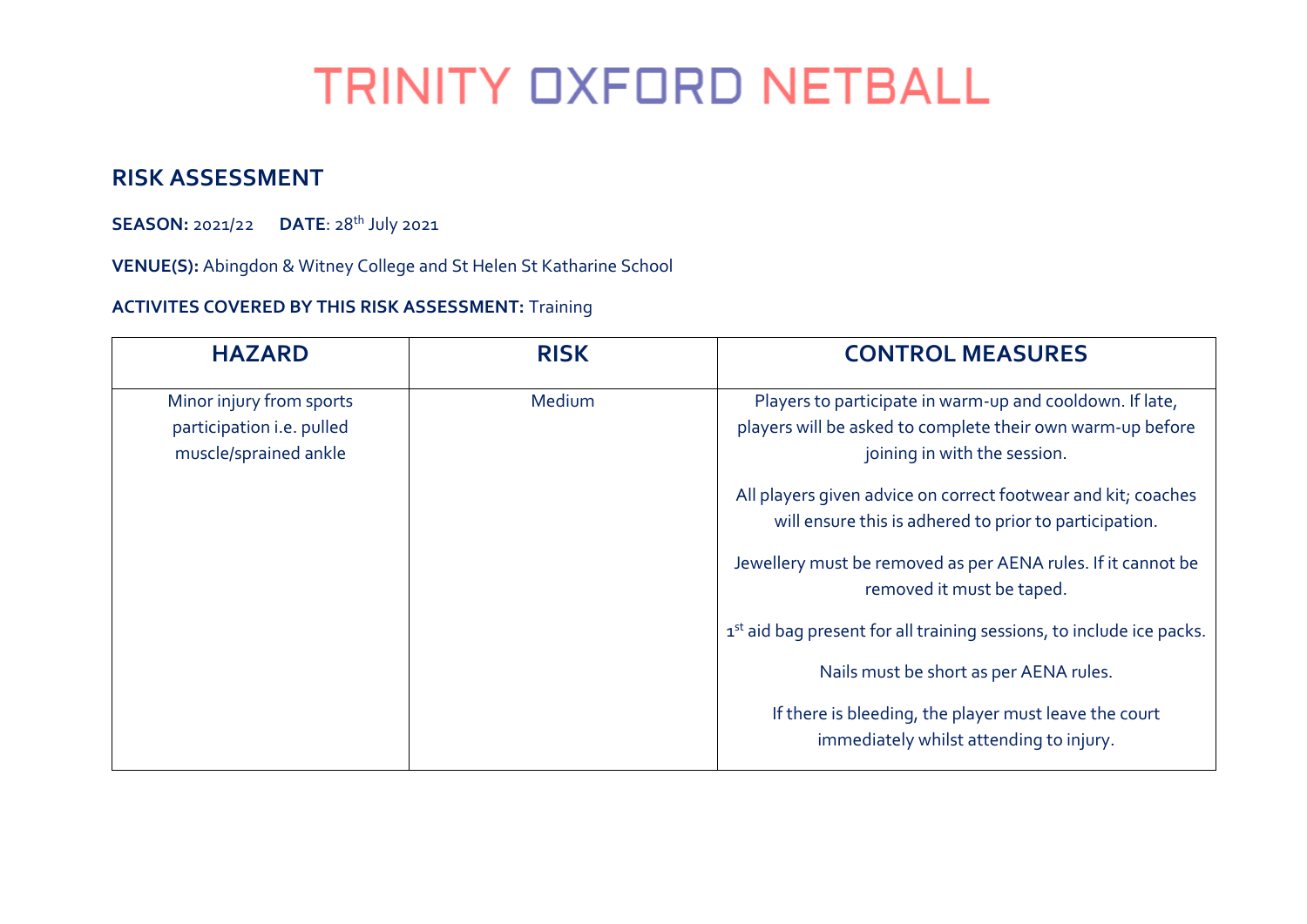| Major injury i.e. broken bone,<br>dislocation, cardiac arrest | Low        | 1st aid bag and qualified 1st aider present for all training<br>sessions.<br>Ambulance called in the case of an emergency. Nearest A&E is John<br>Radcliffe.<br>Emergency contact details kept with all coaches and team<br>managers. Accident form to be completed for any incidents and<br>committee made aware.                                                                                                                                                                                                                                                                                                  |
|---------------------------------------------------------------|------------|---------------------------------------------------------------------------------------------------------------------------------------------------------------------------------------------------------------------------------------------------------------------------------------------------------------------------------------------------------------------------------------------------------------------------------------------------------------------------------------------------------------------------------------------------------------------------------------------------------------------|
| Dehydration                                                   | Low/Medium | All players asked to bring fluids.<br>Water fountain available next to the court to re fill bottles.                                                                                                                                                                                                                                                                                                                                                                                                                                                                                                                |
| Player well-being and safe play                               | Low        | All players are required to bring to the attention of the<br>captain/coach or manager any conditions/injuries or concerns<br>that may affect safe participation in the sport.<br>If the coach believes it is not safe to participate the player will<br>be advised not to take part.<br>Individuals are advised it is their responsibility to play within<br>the rules. Consistent failure to do so or dangerous play will be<br>reported to the Committee.<br>Coaches/Team Managers record player attendance via<br>register.<br>Junior players are dropped off and collected to the court by<br>parents/quardian. |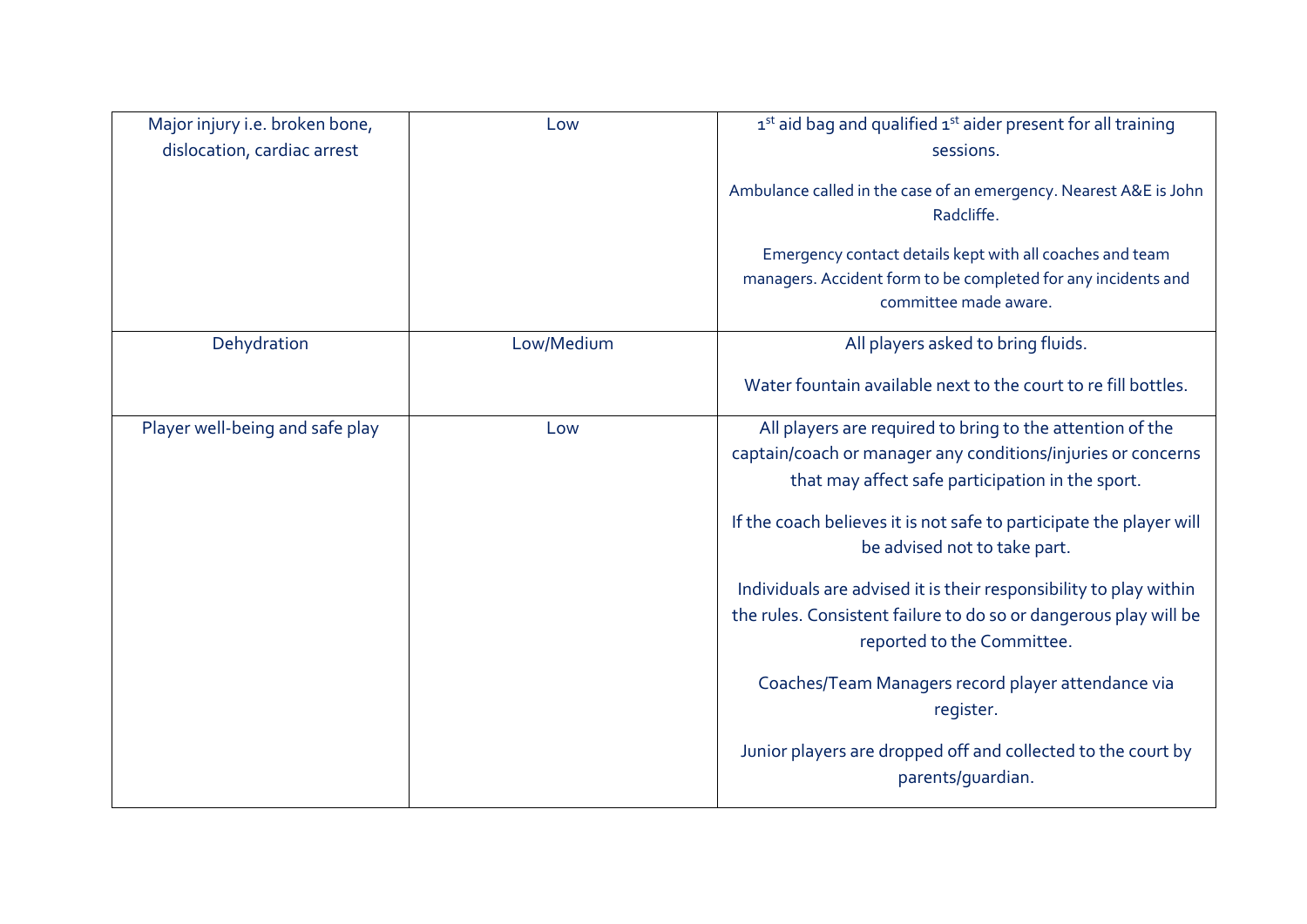|                          |     | Ratio of 1:10 (junior) 1:12 (adults) is adhered to for<br>player/coaches.<br>The session is limited to 30 players.<br>All sessions will be delivered by qualified level 1 & 2 coaches.<br>All coaches will also have a valid England Netball DBS,<br>Safeguarding Children and Emergency Aid qualification.<br>No spectators are allowed, training is a closed session.                                                                                                                                                                                                                                             |
|--------------------------|-----|---------------------------------------------------------------------------------------------------------------------------------------------------------------------------------------------------------------------------------------------------------------------------------------------------------------------------------------------------------------------------------------------------------------------------------------------------------------------------------------------------------------------------------------------------------------------------------------------------------------------|
| Facilities and equipment | Low | Coaches arrive to the venue prior to players to inspect the<br>court and complete risk assessment checklist.<br>The court area is kept clean, with clearly defined playing lines.<br>There is sufficient run off and no obstruction.<br>The posts are in good condition and are weighted.<br>The lighting is good provides full court coverage.<br>Should there be any issues with the venue, the Facilities<br>Manager will be contacted to resolve.<br>Changing and toilet facilities are provided next to the court.<br>Equipment is checked prior to each session to ensure clean,<br>safe and fit for purpose. |